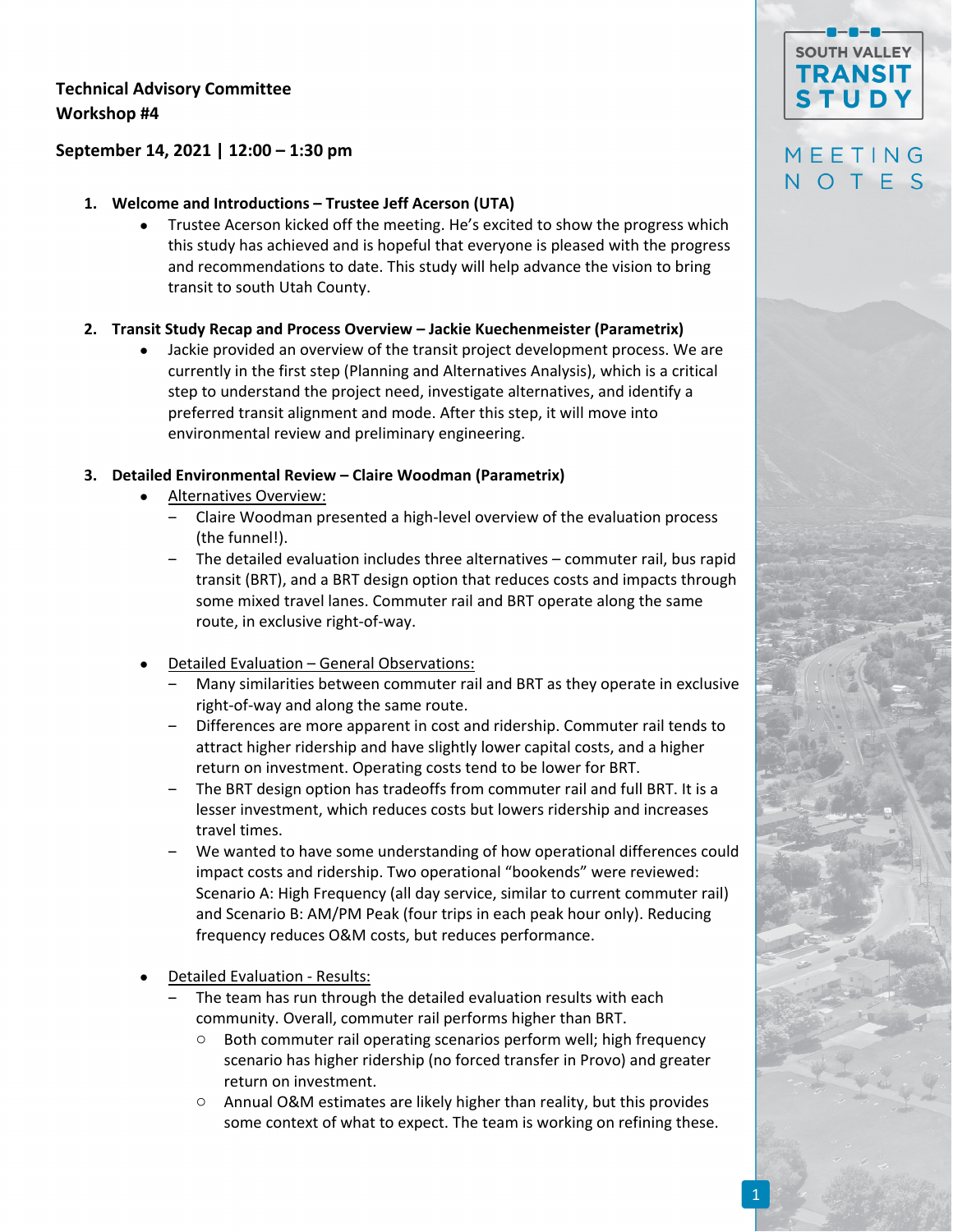- Detailed Evaluation Phasing and Implementation:
	- ‒ Commuter rail
		- $\circ$  Less flexibility for phased implementation need to construct north to south
		- o Has the ability to start with regional express bus and extend as funding is available and ridership established
		- o Less flexibility to add more stations later
	- ‒ BRT
		- o More flexibility to phase, add stations, and adapt to serving desired stations while supporting investments are implemented
	- ‒ Geographic Phasing
		- o Provo to Payson is the key initial segment to reduce cost, improve return on investment, and reduce natural and build environmental impacts (e.g., agricultural impacts)
		- o Will continue to coordinate and work through implementation to Santaquin
- Detailed Evaluation Public Input:
	- o Attended 8 community events, received over 800 comments, and more than 2,500 website users
	- o Overwhelming support for the project and establishing transit connections.
	- o Strong support for commuter rail with connecting bus/transit linkages.
- Detailed Evaluation Recommendation:
	- ‒ Proposed Preferred Alternative Recommendation (2050)
		- o Commuter rail Provo to Payson; explore different operational scenarios
		- o Express bus service Payson to Santaquin; explore corridor preservation opportunities for future commuter rail
	- ‒ TAC Community Input
		- o Santaquin: supportive of this data‐driven decision; looking forward to setting the foundation for transit
		- o Payson: supportive of the preferred commuter rail option; excited to help make this happen
		- o Spanish Fork: supportive of the recommendation
		- o Springville: supportive of the recommendation
		- o Provo: supportive of the recommendation
		- o Mapleton: no concerns with recommendation
	- ‒ Timing is a major consideration for everyone

#### **4. Transit Study Next Steps – Claire Woodman (Parametrix)**

- Claire described next steps.
	- ‒ Develop Implementation Plan
		- o Refine Preferred Alternative
		- o Consider phasing options
		- o Potential funding sources
		- o Land use recommendation
		- o Local transit connections

## MEETING NOTES